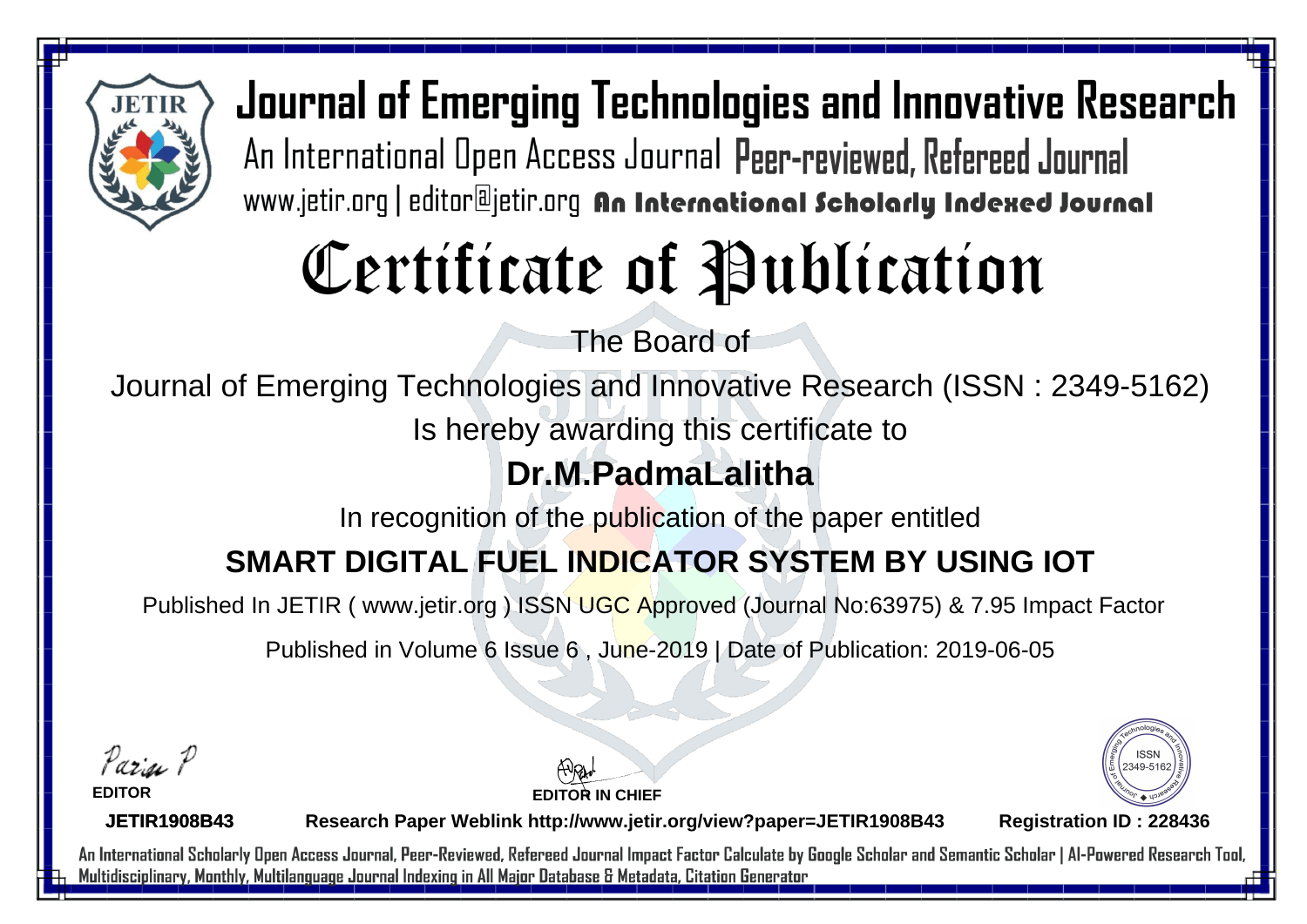

Journal of Emerging Technologies and Innovative Research An International Open Access Journal Peer-reviewed, Refereed Journal www.jetir.org | editor@jetir.org An International Scholarly Indexed Journal

# Certificate of Publication

The Board of

Journal of Emerging Technologies and Innovative Research (ISSN : 2349-5162)

Is hereby awarding this certificate to

### **P.Nanda Kumar Reddy**

In recognition of the publication of the paper entitled

### **SMART DIGITAL FUEL INDICATOR SYSTEM BY USING IOT**

Published In JETIR ( www.jetir.org ) ISSN UGC Approved (Journal No: 63975) & 7.95 Impact Factor

Published in Volume 6 Issue 6 , June-2019 | Date of Publication: 2019-06-05

Pazin P

**EDITOR**

**EDITOR IN CHIEF**



**JETIR1908B43**

**Research Paper Weblink http://www.jetir.org/view?paper=JETIR1908B43 Registration ID : 228436**

An International Scholarly Open Access Journal, Peer-Reviewed, Refereed Journal Impact Factor Calculate by Google Scholar and Semantic Scholar | Al-Powered Research Tool, Multidisciplinary, Monthly, Multilanguage Journal Indexing in All Major Database & Metadata, Citation Generator